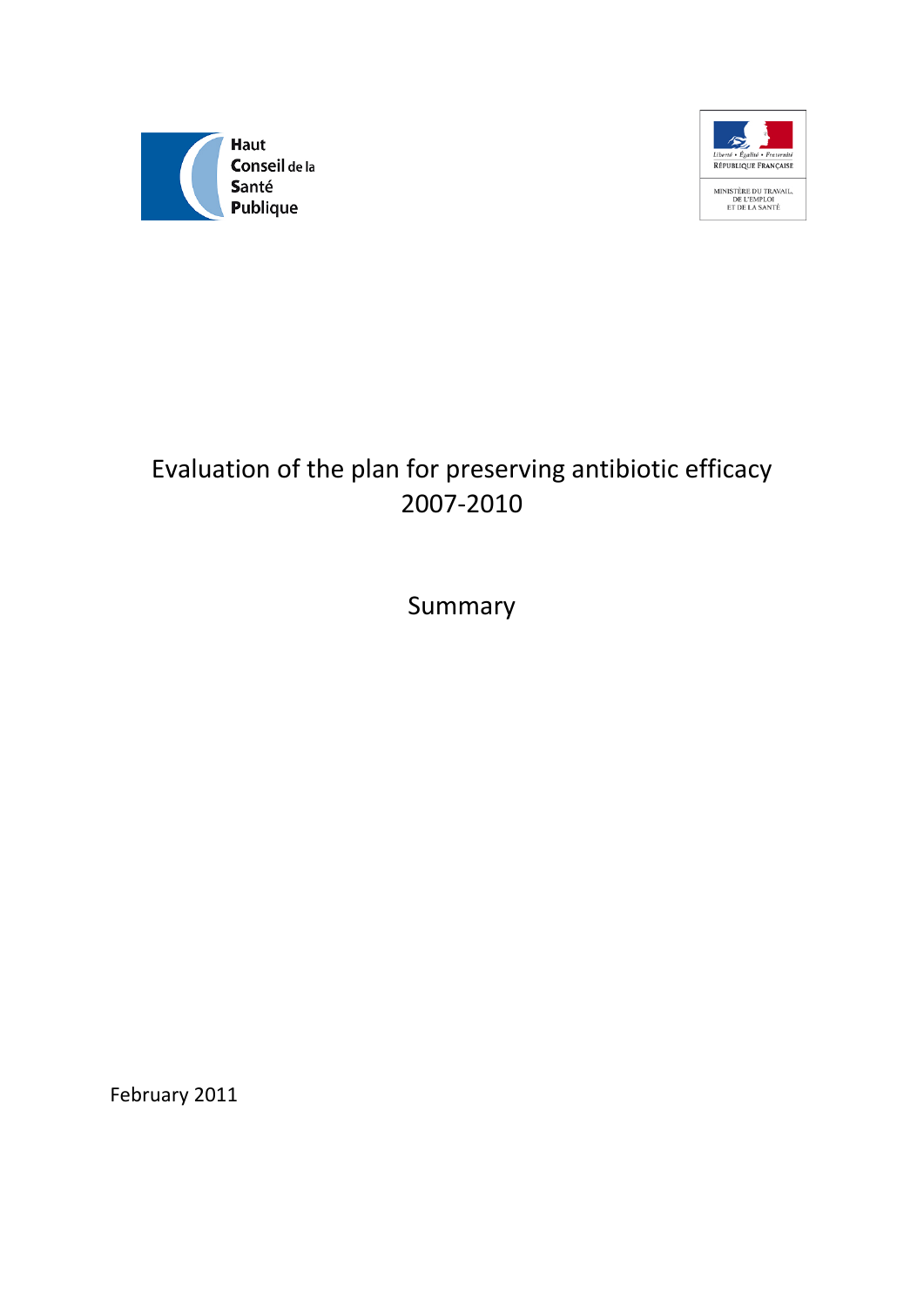In France, overall antibiotic consumption fell between 2000 and 2008 but rose in 2009. Although the French policy for preserving antibiotic efficacy is considered exemplary in Europe, French consumption – in outpatient contexts – remains one of the highest in Europe. Antibiotic resistance trends in France vary depending on the bacterial species and class of antibiotics. It is highly likely that some changes in bacterial ecology towards lower resistance can be attributed to the plans of action for preserving antibiotic efficacy undertaken since 2001.

In October 2010, the French Ministry for Health asked the follow-up committee for the second antibiotic plan of action "*to suggest actions, without awaiting publication of the 3rd plan, which can be taken immediately*" given the 2009 increase in antibiotic consumption and the emergence of new multi-resistant bacteria to virtually all existing antibiotics. This, in fact, answers the question of the opportunity of a third plan of action and is in line with the publicly expressed consensus among experts to the French Directorate-General for Health (DGS).

With the speeding-up of the ministerial agenda, the French High Council for Public Health (HCSP) aimed to complete its evaluation of the second French program for preserving antibiotic efficacy as swiftly as possible. Initial observations and recommendations were presented to the follow-up committee and to the French DGS at the end of November 2010. These were then finalised and organised into five principles and recommendations.

# **Principle 1: put together and implement a 3rd plan with all stakeholders**

Private-practising doctors, and GPs in particular, are hardly involved in the follow-up committee's work – when they are in fact the primary prescribers. It is crucial that the involvement of these professionals and the people who consult them is ensured through their participation from the plan outset.

# **Principle 2: put together and implement a 3rd plan of action from an evidencebased strategic analysis shared by all stakeholders**

The outcomes of the plans are real but fragile or partial and the resources are limited. An approach based on the best evidence available (from research and practices) is therefore essential. This should also pinpoint what is preventing the desired changes from taking place and identify opportunities for change.

# **Principle 3: a 3rd plan of action whose objectives and resources need aligning**

It would be preferable to identify and quantify the resources that could be attributed to the  $3<sup>rd</sup>$  plan as soon as possible so that the funds available match the objectives set, and the funding targeted on specific, attributed actions to ensure the highest effectiveness.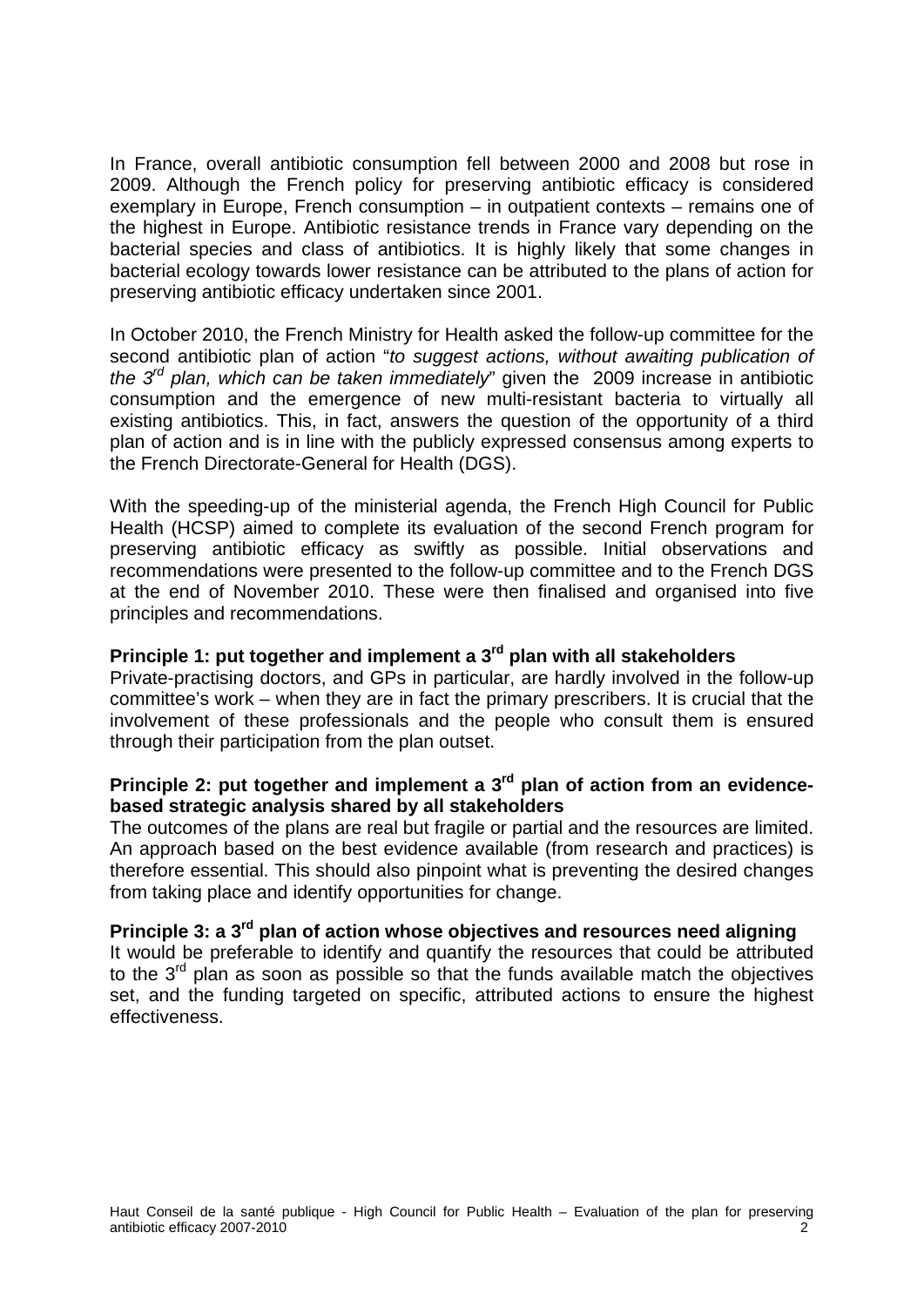# **Principle 4: a 3rd plan of action steered by the DGS from the outset**

Based on work done by expert committees, *ad hoc* groups as well as agencies and other relevant organisations, the DGS must be in charge of defining the political orientations and the objectives which, after ministerial decision, will form the public plan. The different stakeholders should be fully involved within the framework provided by this steering and work out actions that are decided together. Once the plan has been adopted, the DGS' role – beyond the regulatory and legal aspects within its remit – should mainly be one of overseeing, communicating and monitoring implementation of the plan.

## **Principle 5: a 3rd plan of action including an evaluation method for steering during implementation**

To optimise the plan for preserving antibiotic efficacy, the DGS should produce an annual activity report indicating which actions are under way, who is the supervisor and effector and who is the sponsor, enabling the obstacles and success stories to be analysed and the necessary adjustments to be proposed.

# **Recommendation 1: a 3rd plan of action combining health safety and public health**

Infections to the most resistant bacteria can spread and cause a local outbreak in hospital where they will be identified and treated. Close attention must therefore be paid to hospital infections. However, preserving antibiotic efficacy above all requires promoting proper use of these medicinal products which, for the most part, are prescribed by GPs to outpatients.

#### **Recommendation 2: a more restricted plan of action**

The  $3<sup>rd</sup>$  plan should focus on a few federating themes and therefore, based on the previous principles, only adopt a limited number of priorities with, for each, a few actions carefully defined and precisely described for which the operational gobetweens and implementation means have been identified and are available.

#### **Recommendation 3: complete the current information system to turn it into an effective tool for assessing proper use**

Major efforts have been taken in terms of information collection. There is still room for improvement, however, to obtain better information about resistance trends in outpatient antibiotic use and regional disparities, as well as to make surveillance organisation more efficient and allow for the plan to be properly monitored and steered. Information systems at the service of professionals would also be worth developing.

#### **Recommendation 4: maintain coordinated actions targeting prescribers and consumers to conduct us to change behaviour and define by turning to human and social sciences, research in management and on health services for support**

The development of research in human and social sciences, management and on the health services should be encouraged to identify effective measures that stakeholders in charge of patients should adopt. Likewise, promote these aspects so that the research that emerges in general medicine forms a promising course of action.